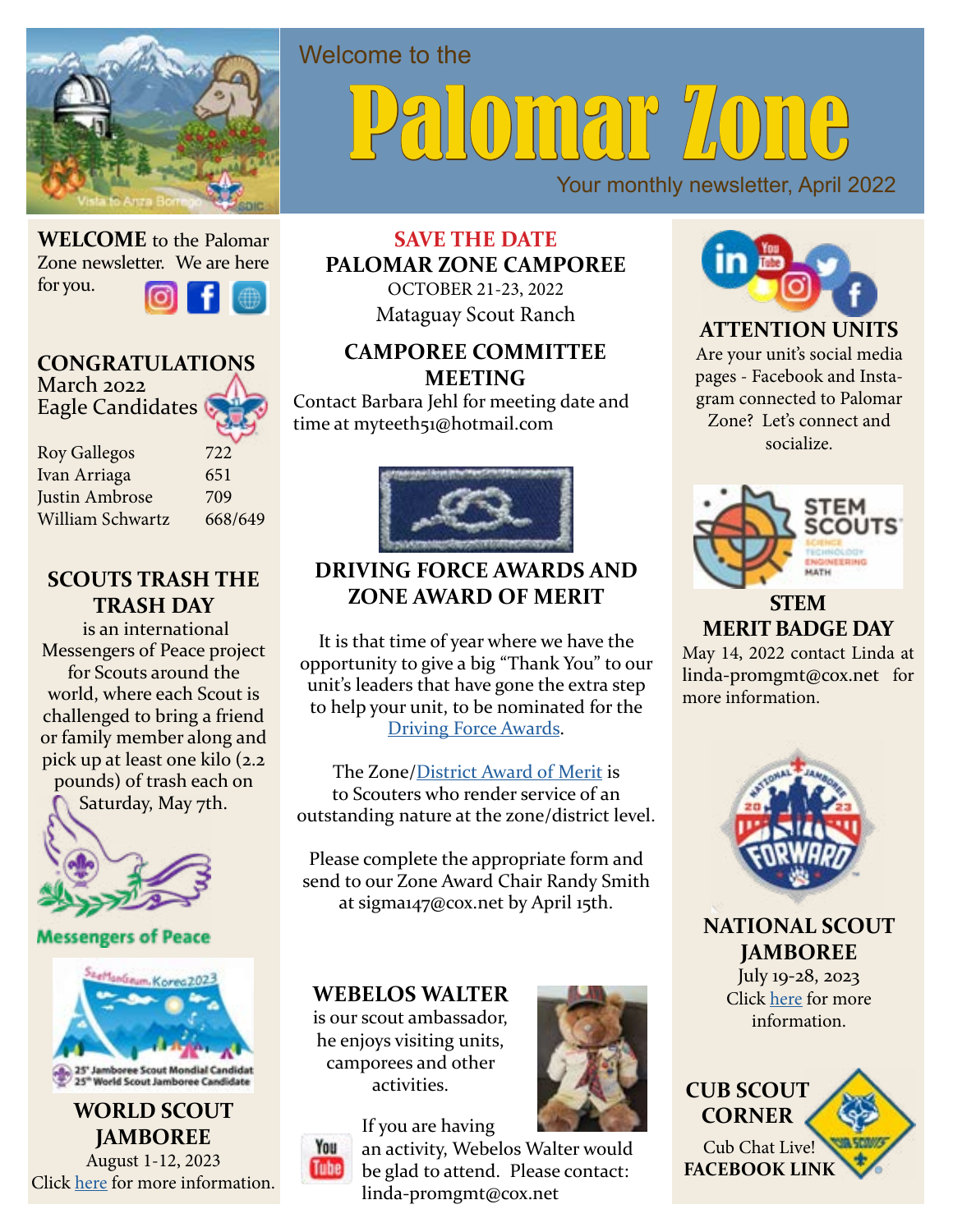

# Welcome to the Palomar Zone

#### Your monthly newsletter, Page 2



## SCOUTING IN OUT ZONE Share your scouting adventures with<br>sur zone. Email photos and captions to

our zone. Email photos and captions to kraphics@att.net